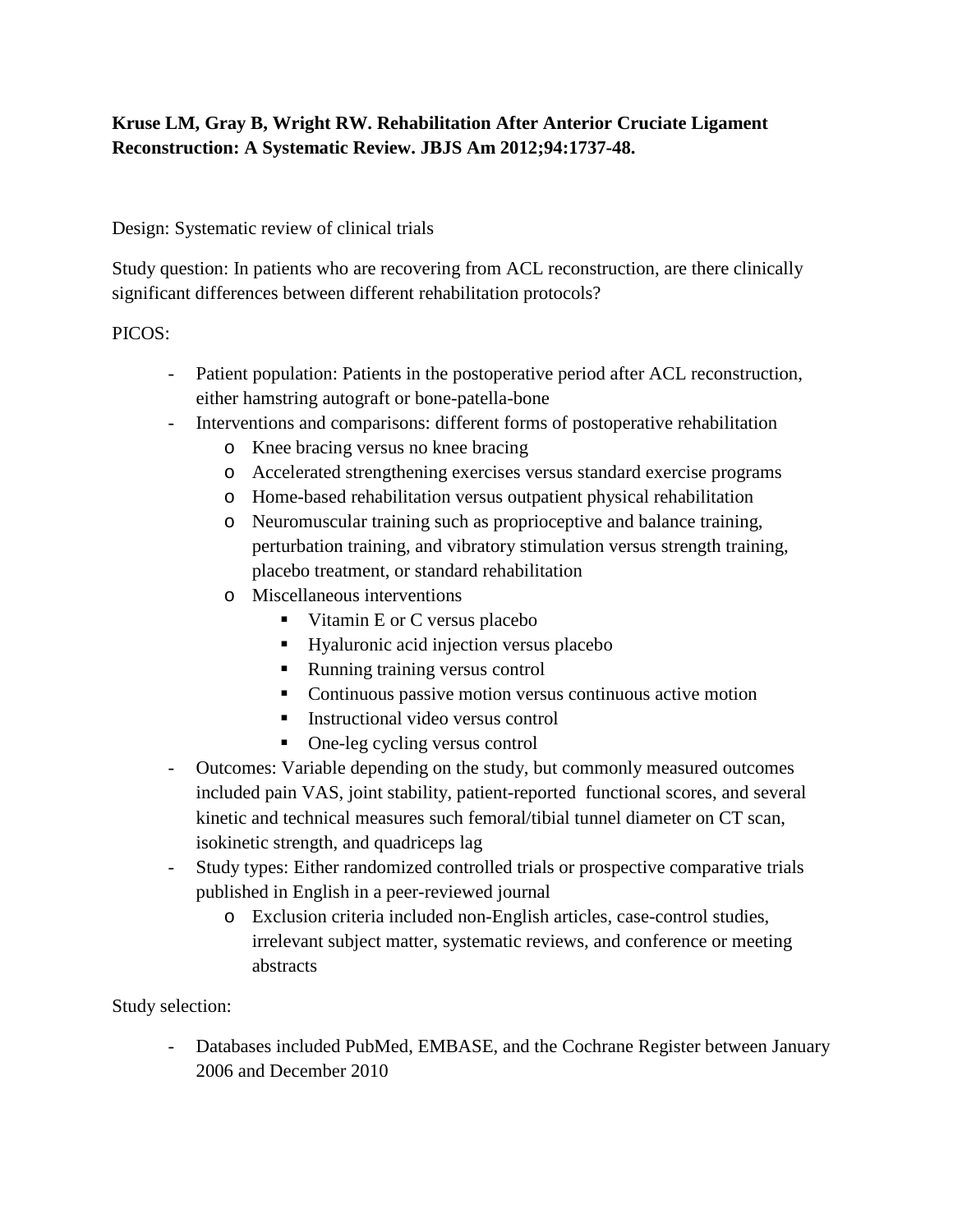- All three authors independently searched and selected articles for inclusion, reconciling the results through discussion
- Determination of evidence level was based on the Oxford Centre for Evidence-based Medicine (CEBM) criteria [\(http://www.cebm.net/oxford-centre-evidence-based](http://www.cebm.net/oxford-centre-evidence-based-medicine-levels-evidence-march-2009/)[medicine-levels-evidence-march-2009/\)](http://www.cebm.net/oxford-centre-evidence-based-medicine-levels-evidence-march-2009/) , which rate study quality according to the focus of the study and the study design suitability for answering the particular type of question, and highlight the method of randomization, blinding when relevant, baseline similarity of groups, completeness of followup, and groups having similar interventions other than the intervention being tested in the study

#### Results :

- 85 articles were screened following the database search, and 29 articles were selected for the systematic review
- No meta-analysis was planned, and the studies were so highly variable in the nature of the populations and interventions that quantitative pooling would probably have been impractical
- For many of the planned comparisons, the available study data were not sufficient to support clear conclusions, but the authors did find some consistencies in the included studies
	- o Postoperative bracing designed to protect against varus or valgus stresses and improve range of motion, had not been found to be effective in previously published systematic reviews
		- Six new studies were published between 2006 and 2010
		- None of these studies reported that knee bracing reduced postoperative pain, increased knee stability, increased range of motion, or improved functional scores compared to no bracing
	- o Accelerated strengthening has had a paucity of information in the past, but no evidence that it was harmful
		- Five studies were included which were published between 2006 and 2010
		- Comparisons included eccentric exercise starting at 3 weeks postop versus 12 weeks or versus 9 weeks, immediate strengthening versus beginning at 2 weeks, immediate knee motion versus 2 weeks of bracing prior to starting rehabilitation
		- Immediate postoperative range of motion from  $0^{\circ}$  to  $90^{\circ}$  of flexion, weight-bearing as tolerated on postop day 2, and immediate straightleg raises and quadriceps contractions were likely to be as safe as later initiation of rehabilitation, and may improve or accelerate strength gains compared to waiting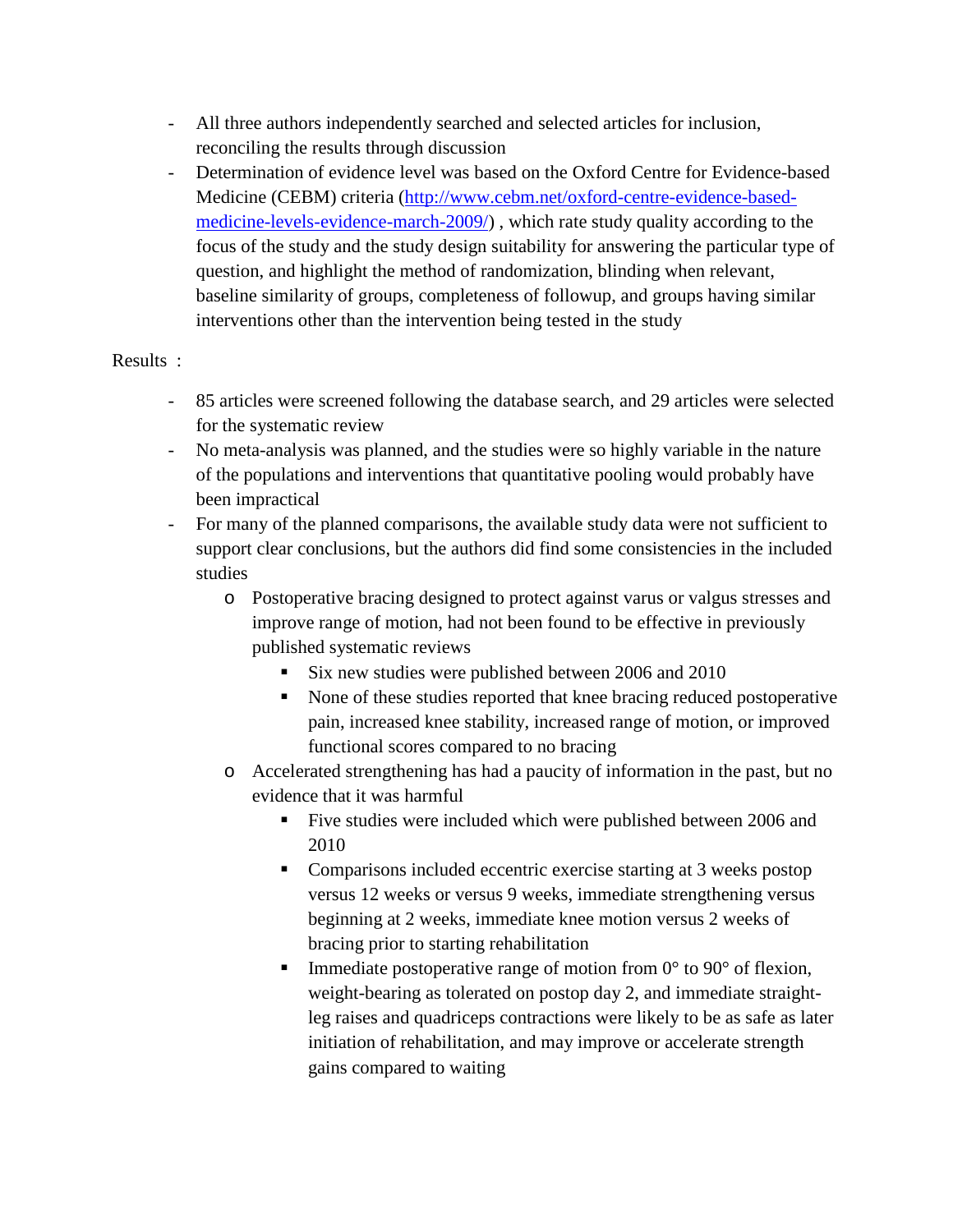- o Home-based rehabilitation was compared to outpatient rehabilitation in four previously published trials, which had suggested that a motivated patient could obtain reasonable results with minimal supervision; two additional studies between 2006 and 2010 were included in the review
	- One study provided longer-term data from a previously published trial, with followup on 88 of 129 original patients (68%) between 26 and 59 months after surgery; range of motion, joint laxity, and muscle strength were similar, with a slight advantage for the home therapy group on an ACL quality of life scale measure
	- The second trial suffered from some methodological limitations which precluded clear conclusions
- o Neuromuscular training was evaluated in 9 randomized trials, which evaluated proprioceptive and balance training, perturbation training, and vibratory stimulation
	- All of the interventions appeared safe but their effect size was small, and they are not likely to have a large influence on return to full activity
- o The remaining comparisons did not identify significant benefits with Vitamin C or E, hyaluronic acid injection, or continuous passive motion; single leg cycling may improve cardiovascular fitness

#### Authors' conclusions:

- Although many studies are at risk of selection bias, some valuable conclusions appear to be warranted
- Knee bracing does not provide any benefit and is not necessary
- Accelerated rehabilitation beginning with immediate postoperative weight-bearing, flexion range of motion in the range from  $0^{\circ}$  to  $90^{\circ}$ , and closed-chain strengthening exercises, appear to have no injurious effects; eccentric quadriceps and hamstring training three weeks after surgery is probably safe and may be safe earlier, but further research is needed
- Home-based rehabilitation can be as effective as outpatient-based rehabilitation in motivated patients
- Continuous passive motion is not effective and is not recommended

## Comments:

- The biases inherent in the included studies makes conclusions tentative in nature, but not all biases necessarily undermine study conclusions
	- o For example, in the discussion of the articles on knee bracing, one study is thought to have had a treatment bias because of low compliance with the use of the knee immobilizer